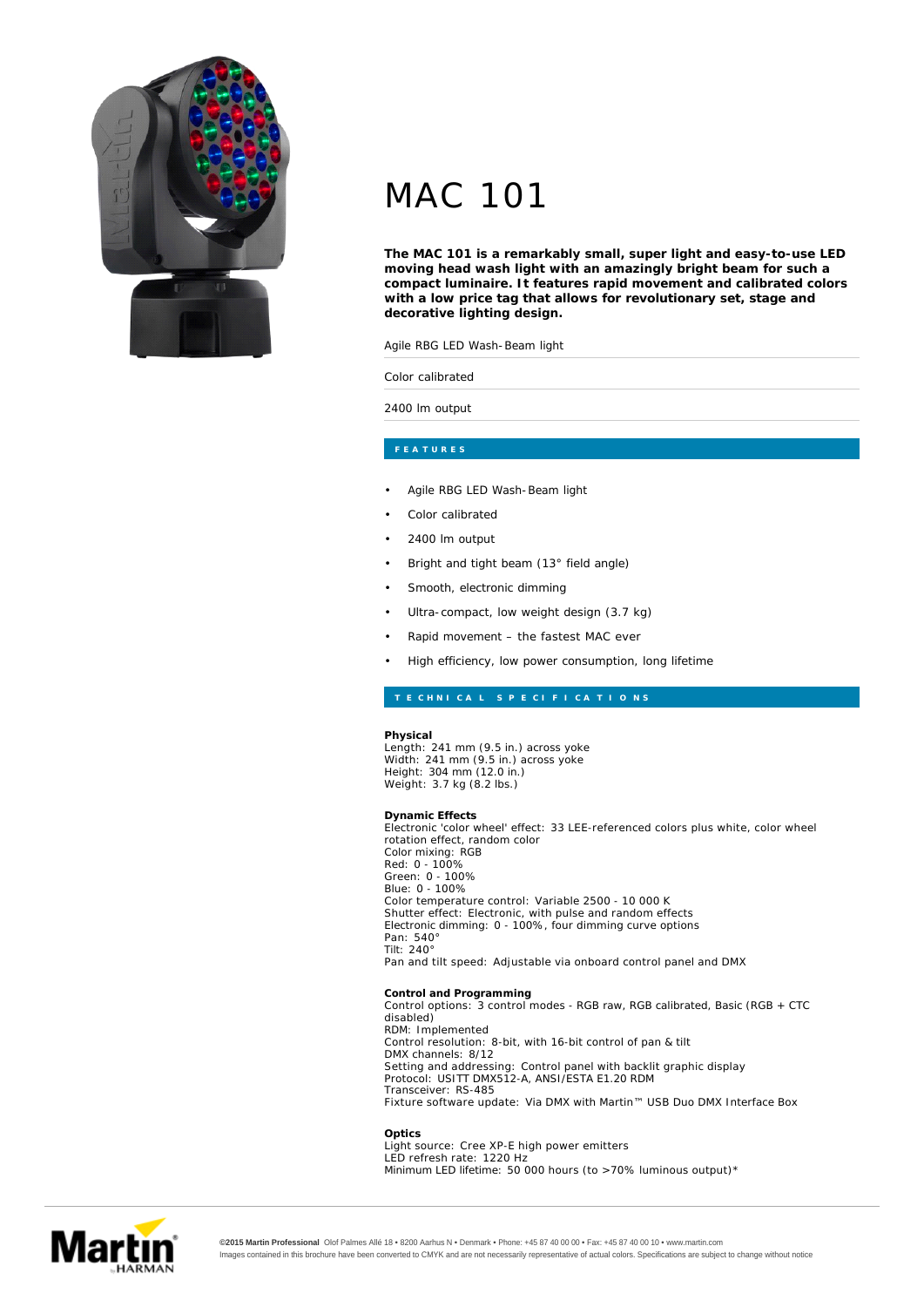*\*Figure obtained under manufacturer's test conditions:*

**Construction** Black or white Color: Housing: High-impact flame-retardant thermoplastic Protection rating: IP20

**Installation** Mounting points: One M12 threaded hole for rigging clamp Location: Indoor use only, must be fastened to surface or structure Orientation: Any Minimum distance to combustible materials: 100 mm (4.0 in.) from head, no minimum distance from base Minimum distance to illuminated surfaces: 200 mm (7.9 in.)

**Connections** AC power input: Neutrik PowerCon AC power throughput: Neutrik PowerCon DMX data in/out: 5-pin locking XLR

**Electrical** AC power: 100-240 V nominal, 50/60 Hz<br>Maximum total power consumption: 123 W Power supply unit: Auto-ranging electronic switch mode Main fuse: 5 AT (slow blow) Typical power consumption, all effects static, zero light output: <25 W

**Typical Power and Current** 122 W, 1.3 A, PF 0.991 121 W, 1.1 A, PF 0.987 123 W, 0.7 A, PF 0.938 123 W, 0.6 A, PF 0.915 123 W, 0.6 A, PF 0.900 100 V, 50 Hz: 120 V, 60 Hz: 208 V, 60 Hz: 230 V, 50 Hz: 240 V, 50 Hz: *PF = power factor: Measurements made at nominal voltage with all LEDs at full intensity. Allow for a deviation of +/- 10%.:*

**Thermal** Forced air (temperature-regulated, low noise, user-definable levels)<br>
a ambient temperature (Ta max.): 40° C (104° F)<br>
ambient temperature (Ta min.): 5° C (41° F) Total heat dissipation (calculated, +/- 10%): 420 BTU/hr. Cooling: Maximum ambient temperature (Ta max.): Minimum ambient temperature (Ta min.):

**Approvals**

EU safety: EN 60598-2-17, EN 62471<br>EU EMC: EN 55103-1, EN 55103-2, EN 55015, EN 61547 US safety: UL 1573<br>US EMC: FCC Part 15 Class A CSA E598-2-17 ICES-003 Class A C-TICK N4241 Canadian safety: Canadian EMC: Australia/NZ:

**Included Items** User manual: P/N 35000246 M12 bolt suitable for use with Martin rigging clamps:

**Accessories** 3 m power cable, 12 AWG, SJT, with PowerCon NAC3FCA power input connector: P/N<br>11541503 Neutrik PowerCon NAC3FCA power input connector, cable mount, blue: P/N 05342804 Neutrik PowerCon NAC3FCB power output connector, cable mount, light grey: P/N 05342805 Set of eight narrow diffusers for MAC 101™: P/N 91616023<br>Set of eight wide diffusers for MAC 101™: P/N 91616018 Set of 4 top hats for MAC 101™: P/N 91611358 Set of 5 quick-mount surface mounting brackets for MAC 101™: P/N 91606017 G-clamp: P/N 91602003 P/N 91602007<br>›rking load 50 kg: P/N 91604003<br>⁄lAC 101™: P/N 91515010 Half-coupler (tube) clamp: P/N 91602005 Quick trigger clamp: Safety cable, safe working load 50 kg: 8-unit flightcase for MAC 101™:

**Related Items** Martin USB Duo™ DMX Interface Box: P/N 90703010 Martin RDM 5.5 Splitter™: P/N 90758150

Ordering Information<br>MAC 101™ in cardboard box: P/N 90231600 MAC 101™ in 8-unit flightcase: P/N 90231610 MAC 101™, white finish, in cardboard box: P/N 90231630





**©2015 Martin Professional** Olof Palmes Allé 18 • 8200 Aarhus N • Denmark • Phone: +45 87 40 00 00 • Fax: +45 87 40 00 10 • www.martin.com Images contained in this brochure have been converted to CMYK and are not necessarily representative of actual colors. Specifications are subject to change without notice